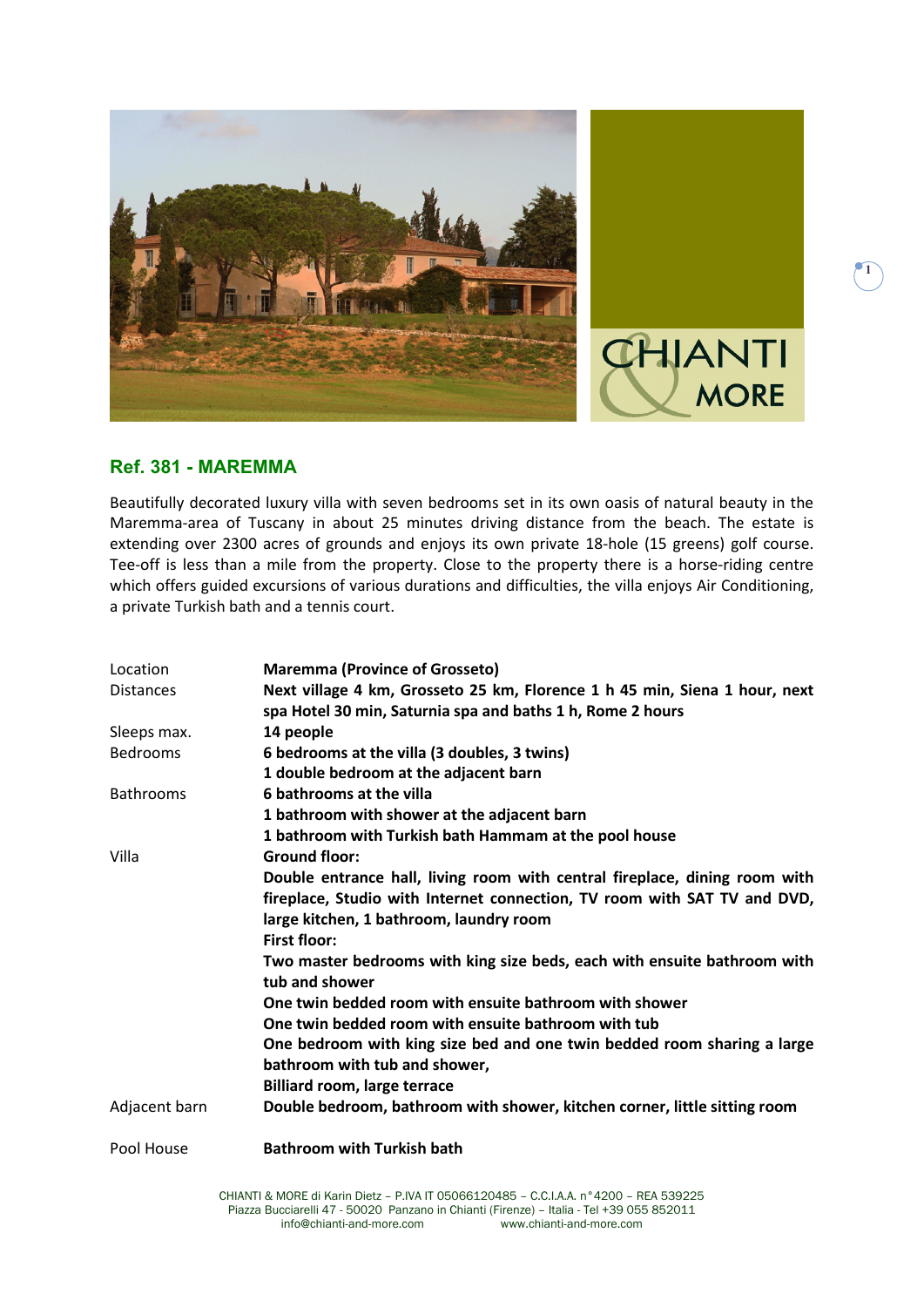| <b>Views</b>                                     | On the uncontaminated landscape                                                                                                                                                                                                                                                                                                                                                                                                                                                                                                                                                                    |
|--------------------------------------------------|----------------------------------------------------------------------------------------------------------------------------------------------------------------------------------------------------------------------------------------------------------------------------------------------------------------------------------------------------------------------------------------------------------------------------------------------------------------------------------------------------------------------------------------------------------------------------------------------------|
| Pool                                             | Very scenic, open from mid May to mid October                                                                                                                                                                                                                                                                                                                                                                                                                                                                                                                                                      |
| Terraces                                         | Several terraces and outside dining in the patio                                                                                                                                                                                                                                                                                                                                                                                                                                                                                                                                                   |
| <b>BBQ</b>                                       | yes                                                                                                                                                                                                                                                                                                                                                                                                                                                                                                                                                                                                |
| Garden                                           | Spacious, private                                                                                                                                                                                                                                                                                                                                                                                                                                                                                                                                                                                  |
| <b>Golf Course</b>                               | Yes, private 18-hole (15 green) course in complete harmony with its<br>environment                                                                                                                                                                                                                                                                                                                                                                                                                                                                                                                 |
| Tennis                                           | Yes, private                                                                                                                                                                                                                                                                                                                                                                                                                                                                                                                                                                                       |
| Horse riding                                     | Very close to the property; offers excursions as well as boxes and paddocks                                                                                                                                                                                                                                                                                                                                                                                                                                                                                                                        |
| Pets                                             | No                                                                                                                                                                                                                                                                                                                                                                                                                                                                                                                                                                                                 |
| Parking lot                                      | yes                                                                                                                                                                                                                                                                                                                                                                                                                                                                                                                                                                                                |
| Kitchen                                          | Refrigerator with freezer, stove top, coffee maker, dishwasher, toaster,                                                                                                                                                                                                                                                                                                                                                                                                                                                                                                                           |
| equipment                                        | microwave, all kind of pots, pans, dishes, cutlery, glasses etc.                                                                                                                                                                                                                                                                                                                                                                                                                                                                                                                                   |
| Washing machine                                  | Yes - laundry room                                                                                                                                                                                                                                                                                                                                                                                                                                                                                                                                                                                 |
| TV                                               | Yes (SAT)                                                                                                                                                                                                                                                                                                                                                                                                                                                                                                                                                                                          |
| <b>DVD</b>                                       | Yes                                                                                                                                                                                                                                                                                                                                                                                                                                                                                                                                                                                                |
| CD.                                              | Yes                                                                                                                                                                                                                                                                                                                                                                                                                                                                                                                                                                                                |
|                                                  | Yes                                                                                                                                                                                                                                                                                                                                                                                                                                                                                                                                                                                                |
| Internet                                         |                                                                                                                                                                                                                                                                                                                                                                                                                                                                                                                                                                                                    |
| Telephone                                        | yes<br><b>Low Season</b>                                                                                                                                                                                                                                                                                                                                                                                                                                                                                                                                                                           |
| Weekly rates                                     | (8th January – 1stApril 2022; 8th October – $16th$ Dec 2022)<br>Euro 8.400 .-                                                                                                                                                                                                                                                                                                                                                                                                                                                                                                                      |
|                                                  | <b>Mid Season</b>                                                                                                                                                                                                                                                                                                                                                                                                                                                                                                                                                                                  |
|                                                  | (2nd April – 20th May 2022; $10^{th}$ Sept – 7 <sup>th</sup> Oct 2022; $17^{th}$ Dec 2022 – 7th Jan<br>2023)                                                                                                                                                                                                                                                                                                                                                                                                                                                                                       |
|                                                  | Euro 9.800 .-                                                                                                                                                                                                                                                                                                                                                                                                                                                                                                                                                                                      |
|                                                  | High Season (21 <sup>st</sup> May – 3rd June 2022; 27 <sup>th</sup> August - 9 <sup>th</sup> September 2022)<br>Euro 10.500 .-                                                                                                                                                                                                                                                                                                                                                                                                                                                                     |
|                                                  | Peak Season (4 <sup>th</sup> June $-26$ <sup>th</sup> August 2022)<br>Euro 15.400 .-                                                                                                                                                                                                                                                                                                                                                                                                                                                                                                               |
|                                                  | Discount of 5% for two weeks rental<br>Discount of 10% for three weeks rental                                                                                                                                                                                                                                                                                                                                                                                                                                                                                                                      |
|                                                  | Discount of 15% for four weeks rental                                                                                                                                                                                                                                                                                                                                                                                                                                                                                                                                                              |
| Inclusive                                        | Daily service for breakfast (ingredients and groceries are extra and not<br>included), welcome dinner (wine is not included), Access to private golf<br>course, access to private tennis court, use of swimming pool (open from 15 <sup>th</sup><br>May to 15 <sup>th</sup> October), use of Turkish bath, Electricity and Air Conditioning<br>included, water, daily housekeeping service (up to 8 hours a day, 6 days per<br>week - on Sunday 4 hours from 8.30 to 12.30 ), cot upon request, final<br>cleaning, weekly change of bed linen, towels and pool towels, high speed<br>wifi, heating |
| Exclusive<br>and<br>payable<br>the<br>on<br>spot | telephone, personal laundry and ironing service Euro 15.- / hour, extra<br>change of linen Euro 20.- per room, extra charge of towels Euro 15.- / set,<br>groceries for your first shopping, dinners Euro 160.- plus groceries, lunches<br>Euro 120.- plus groceries; additional change of towels Euro 15.-; rent of club<br>sets, golf trolleys and golf cars, baby sitter Euro 16.-/h                                                                                                                                                                                                            |
| Breakage deposit                                 | Euro 3000 .- held by Credit Card                                                                                                                                                                                                                                                                                                                                                                                                                                                                                                                                                                   |
|                                                  | CHIANTI & MORE di Karin Dietz - P.IVA IT 05066120485 - C.C.I.A.A. n°4200 - REA 539225<br>Piazza Bucciarelli 47 - 50020 Panzano in Chianti (Firenze) - Italia - Tel +39 055 852011                                                                                                                                                                                                                                                                                                                                                                                                                  |

**2**

info@chianti-and-more.com www.chianti-and-more.com